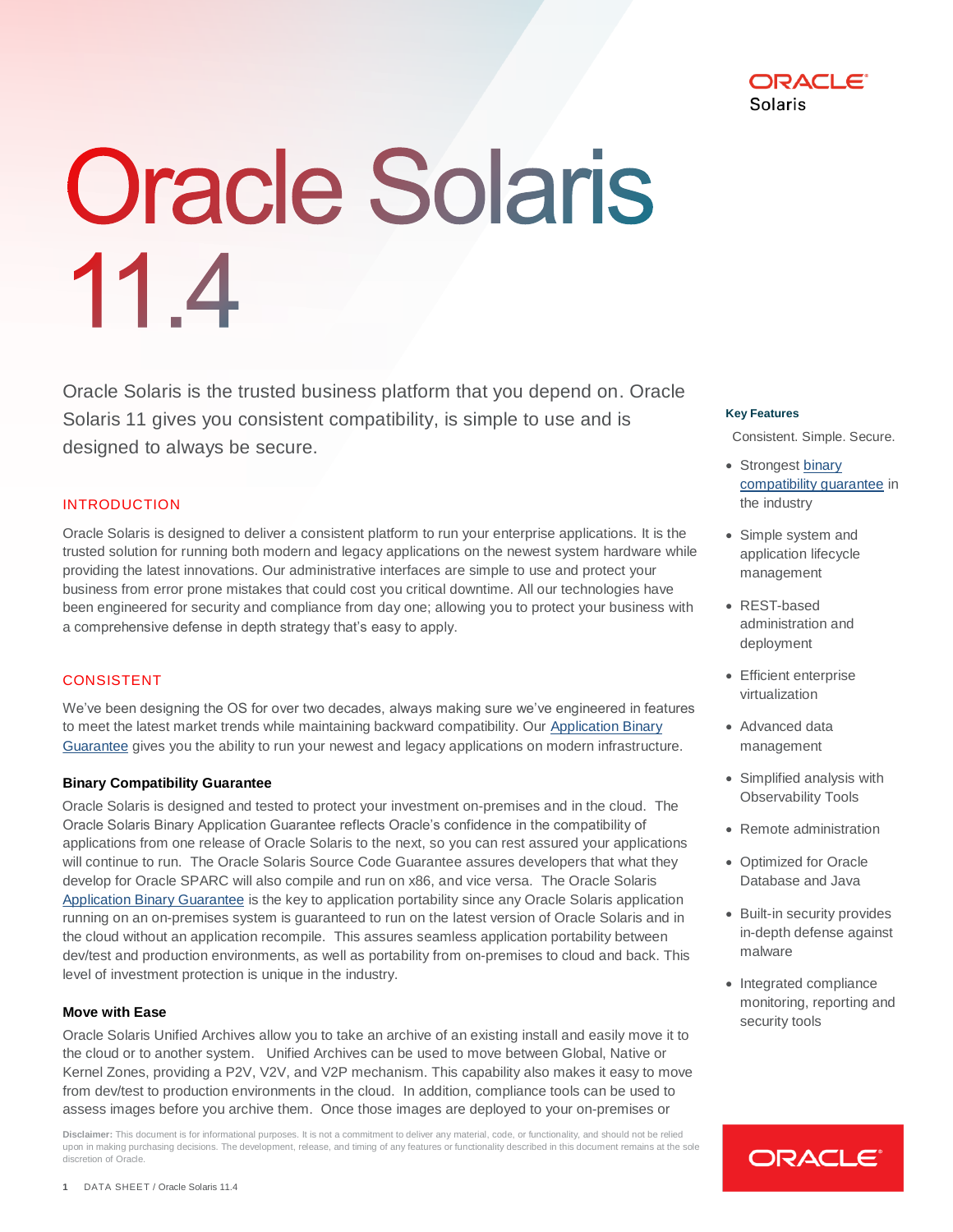cloud environments, they will inherit the same compliance level. Unified Archives also provide the capability to remove the operating system portions of the archive, making the archive size much smaller and, quicker and easier to move to cloud environments. And when installing to a zone for example, it will simply add the missing operating system files from a local IPS repository.

A rich selection of DevOps tools are available on Oracle Solaris, such as Puppet, Chef, and Ansible. This allows users to easily connect Oracle Solaris instances into their favorite corporate-approved tools. These tools are built to manage both enterprise datacenters as well as virtual instances in a public cloud. In addition, Oracle Solaris delivers REST-based configuration and monitoring. This allows you to monitor and manage many elements of Oracle Solaris. And because these elements are exposed through REST interfaces, you can use a wide selection of tools to securely connect to Oracle Solaris instances.

Oracle is the bridge between traditional IT and the public cloud. Oracle offers a clear and simple path forward for enterprise customers that want to move to public cloud in the future. And for enterprise customers that want to move to the cloud today, Oracle offers a complete public cloud solution. Workloads can be moved back and forth from on-premises to private cloud to public cloud as the business needs require.

#### **An Assured Platform**

Oracle Solaris and integrated third-party source code follow the Oracle Software Security Assurance Process, a program that encompasses every phase of the product development lifecycle. Oracle Software Security Assurance is Oracle's methodology for building security into the design, build, testing, and maintenance of its products. Oracle's goal is to ensure that Oracle's products, as well as the customer systems that leverage those products, remain as secure as possible.

# SIMPLE

Oracle Solaris simplifies the system life-cycle, application life-cycle, and cloud capabilities, enabling you to adapt to business needs quickly and run your datacenter with the utmost confidence and efficiency.

#### **System and Application Lifecycle**

Oracle Solaris delivers a complete and integrated set of technologies for managing the software lifecycle of the platform. With support for secure end-to-end provisioning with the Automated Installer, failsafe software update with the Image Packaging System and ZFS Boot Environments, rapid application deployment using Unified Archives, and a comprehensive compliance framework, Oracle Solaris helps to increase productivity, reduce human error and greatly reduce IT cost.

**Constraint Packages:** Maintaining the installed software continues to be easy with the Oracle Solaris packaging mechanism. Oracle has advocated the use of constraint packages so that the system is not updated when least expected and will remain on a particular release stream.

**Fault Diagnosis:** First fault diagnosis is important especially when the fault has already been fixed. The stack diagnosis facility, part of the core operating system self-healing process, automatically examines software faults on the system and matches them with known issues to suggest the corrective course of action. Additionally, network fault issues work with the Oracle Solaris fault management framework. Oracle Solaris provides a number of RAD modules (Unified Archives, networking, packaging), and the kernel supports online modification in order to diagnose faults which need the system state to be preserved.

#### **Key Business Benefits**

- Protect your investment and run your latest and legacy applications on one platform.
- Reduce costs
- Adapt to business needs quickly
- Reduce planned and unplanned downtime
- Run your datacenter with confidence
- Mitigate risk and prove compliance easily

#### **Related Products**

- Oracle recommends the use of the following products alongside Oracle Solaris:
- Oracle Solaris Cluster HA
- Oracle Enterprise Manager Ops Center Management Suite
- Oracle Enterprise Manager **Compliance**
- Oracle Key Vault

#### **Related Services**

Oracle offers the following support options for Oracle Solaris:

- Oracle Premier Support for Systems
- Oracle Premier Support for Operating Systems
- Oracle Solaris Premier Subscription for Non-Oracle Hardware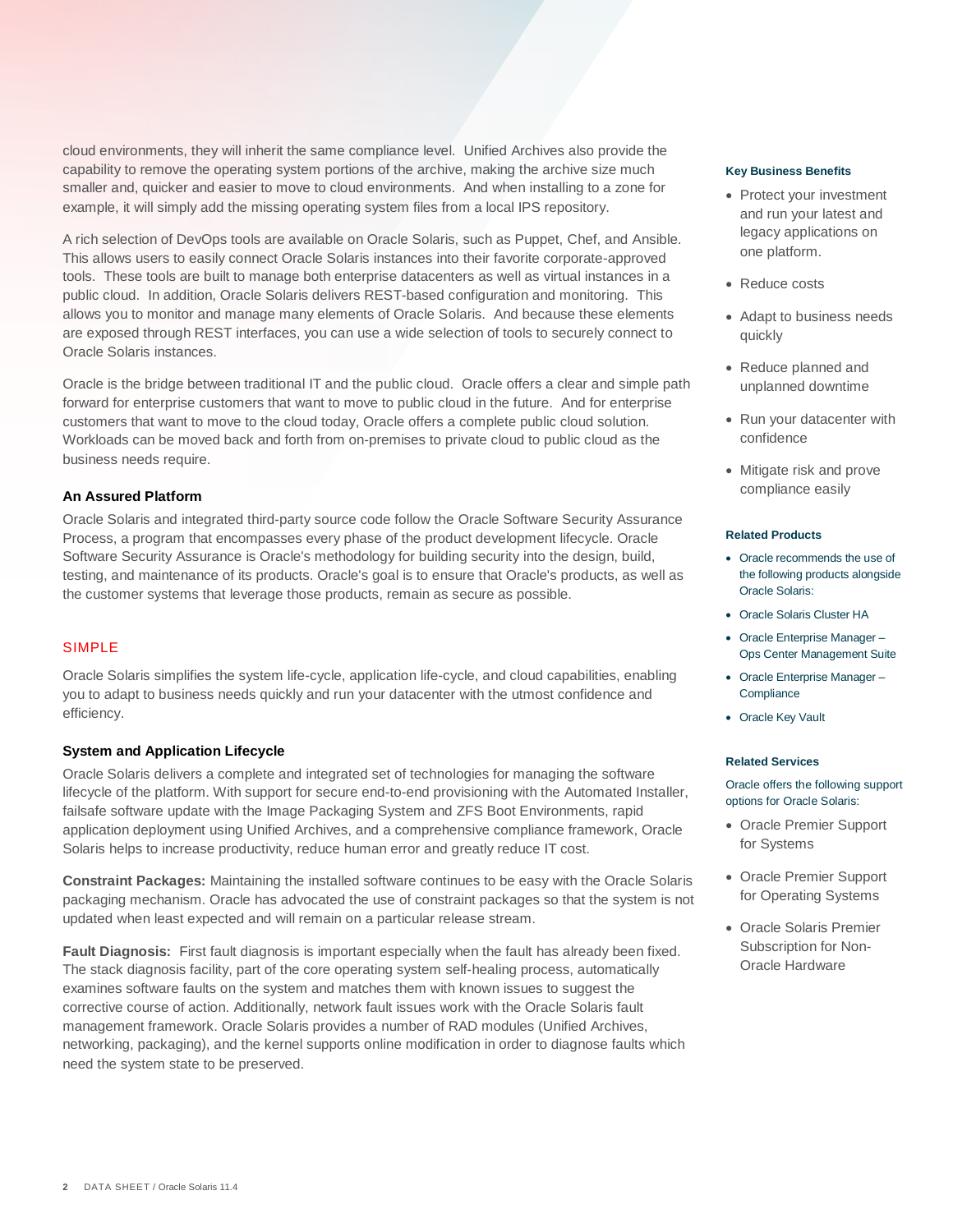**Service Management Facility (SMF):** The SMF Goal Services capability provides a single point of monitoring for business function availability for Oracle Solaris Zones (kernel or native) and LDOMs; FMA alerts are raised when the goal service for a system instance is unavailable. SMF Stencils and the support for SMF nested properties provide a mechanism to easily model textual configuration files for 3rd party software in SMF. When combined with the SMF profile layers, this provides a mechanism for per site/node/enterprise customization at install time. You can also use your favorite REST-based tools to control and edit the configuration data.

**REST-based Configuration and Monitoring:** REST based configuration and monitoring of Oracle Solaris is available for the following subsystems: SMF, Networking, Automated Installer, Package Management, Compliance Reporting, User Management, Zones, ZFS and system performance monitoring statistics coming from the StatsStore and used by the Web Dashboard.

**Simple Analysis:** The Oracle Solaris StatsStore provides powerful and actionable data that helps you identify trends and isolate potential issues. It has typically been challenging to get actionable data and metrics from systems, but with the StatsStore you can easily retrieve and analyze the stats you are looking for. You can also go back in time and look at historical trends and data gathered last night, week or even month. You can feed the metrics gathered through the StatsStore to a monitoring tool of your choice, through a command line script or REST interface. This greatly extends the types of stats that you can gather on the application and OS running on the server. In addition, every virtual environment (Zones, LDoms, VMs) has its own StatsStore, so you can safely grant access to this data without information about another VM or it's contents leaking out. The StatsStore comes with a very easy to use intuitive Web Dashboard. The Web Dashboard has a landing page that shows all the main resources and their historical status and allows you to click and drill down on each and any resource to get more detailed information through Sheets. The system ships with some standard Sheets for the OS and some applications, but the Sheets are also customizable and can be changed and added to fit your specific monitoring and business needs.

#### **Enterprise Virtualization**

Oracle Solaris delivers built-in virtualization, which provides a highly efficient and scalable solution, that sits at the core of the platform. And with Kernel Zones, Oracle Solaris provides a flexible, cost efficient, cloud-ready solution perfect for the data center.

**Zone Migration and Evacuation:** Oracle Solaris supports zone migration between systems using shared storage, including support for NFS shared storage and ability to pre-define destination systems for each zone. This is done by issuing the zoneadm migrate command. For a running kernel zone this is done while the zone is running or performing live migration, including Live Migration of SRIOV networks, which can also be made highly available with failover. For a native zone this is done when the zone is shut down and in an installed state.In addition, you can migrate your zones to their prespecified destinations and move them back, all with a single command.

**Live Zone Reconfiguration:** Live zone reconfiguration allows you to add ZFS datasets either permanently or temporarily, to a running Oracle Solaris Zone without the need to reboot the zone. You can also add and remove networks, cpu-shares, and file systems. Zones configured to use local storage can be moved onto shared storage, moved between different shared storage locations, or moved back to local storage to fit your changing needs.

**Zone Dependency:** Zones provide a mechanism to describe the required boot order for zones configured on a system. This is done by describing every zone as an SMF service and describing the dependency between those services. This also allows for easy monitoring, restart, and notification of zone states.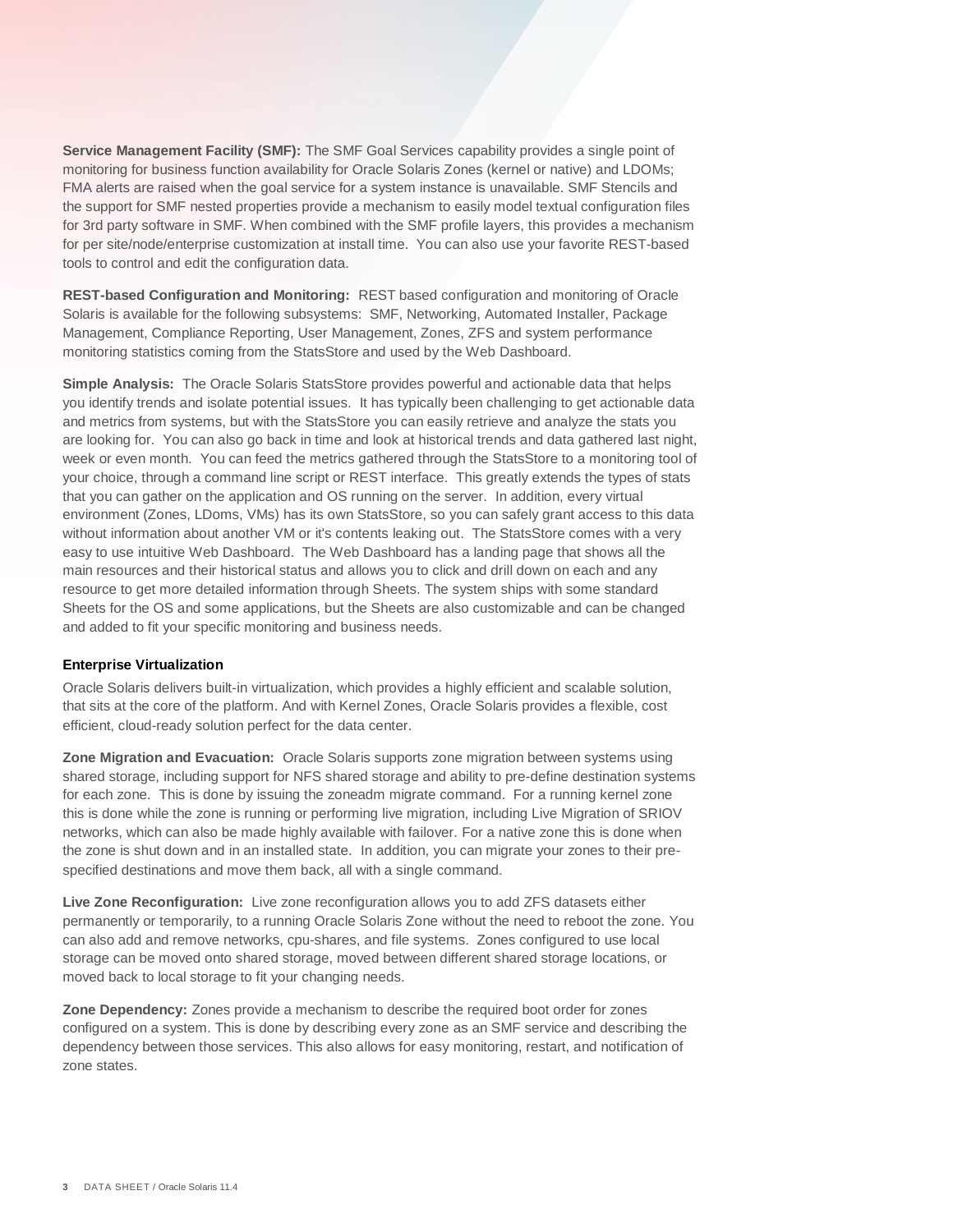**Other key virtualization features:** Kernel zones can access multiple VLANs and leverage Oracle SPARC Silicon Secured Memory to improve the security and reliability, through real time checking of access to data in memory.Oracle Solaris 10 Zones can run on Oracle Solaris 11, allowing you to upgrade your system and migrate your workloads when convenient.

#### **Data Management**

ZFS, the default file system in Oracle Solaris, offers a dramatic advance in data management with an innovative approach to data integrity, near-zero administration, and integrated file system and volume management capabilities.

**Fast File Copy:** ZFS file systems support very fast file copy using reflink(2), this is especially beneficial if you have very large files.

**ZFS Replication:** ZFS replication using send streams for backup and archive utilizes RAW streams. This means that the ZFS send streams can be sent as they appear on disk, saving time and network bandwidth. Also, if a large replication gets interrupted, it is possible to resume where the send left off. This greatly reduces CPU on the source and destination systems by sending the data compressed while in transit. Resumable send streams provide the ability to recover from network interruptions or errors without having to resend whole snapshots or collections. Read and write flow limits can be set per dataset allowing ZFS I/O to be optimized for multiple tenants or applications in the same storage pool.

**ZFS Asynchronous Dataset Destroy**: ZFS asynchronous dataset destroy improves the administrative and automation experience when deleting very large datasets. You simply run the command and ZFS will asynchronously do the delete in the background while you can go on with the next task. Also, the ability to change the ZFS pool allows better integration with SAN based cloning and storage virtualization.

**Planned Grace-less Recovery:** Planned grace-less recovery (PGR) delivers reduced downtime on NFS clients on server reboots.

#### **Oracle on Oracle**

Oracle Solaris is optimized to complement the complete Oracle hardware and software stack. Joint innovations, co-engineered projects, and specific optimizations make Oracle Solaris the best platform for your database, middleware, and application deployments. Oracle Solaris is optimized for Oracle Database and Java applications to deliver faster performance and startup times. And with the combination of Oracle Solaris and Oracle SPARC you can ensure your infrastructure is secure by leveraging SPARC Silicon Secured Memory, which delivers hardware enforced anti-malware protection.

## **SECURE**

Oracle Solaris is engineered for security at every level. It allows you to mitigate risk and prove onpremises and cloud compliance easily, so you can spend time innovating while reducing risk. Oracle Solaris combines the power of industry standard security features, unique security and anti-malware capabilities, and compliance management tools for low risk application deployments and cloud infrastructure. Oracle hardware systems and Oracle SPARC Software in Silicon provide the antimalware trust anchors, accelerate cryptography, and protection from memory attacks.

#### **In-Depth Defense Against Malware**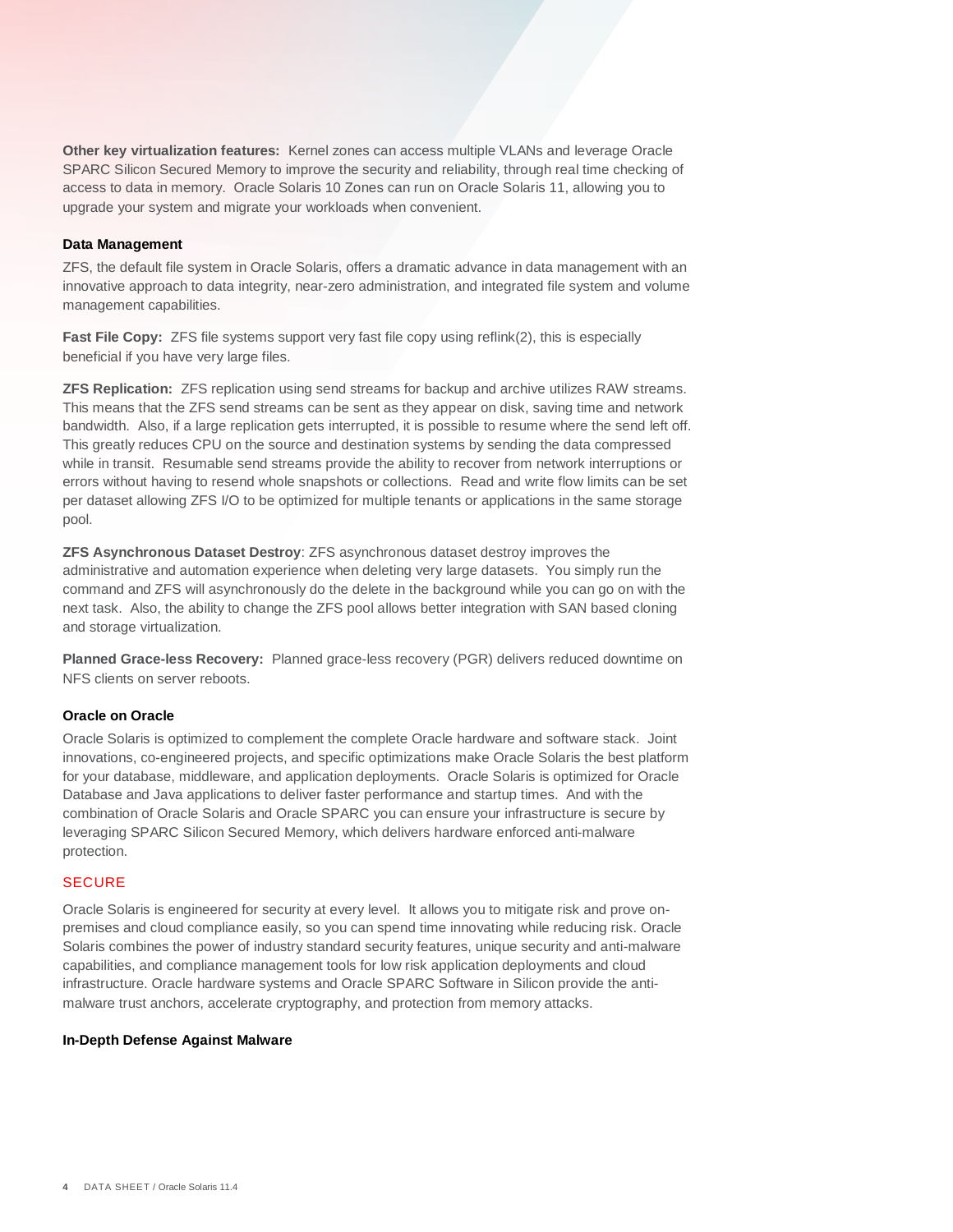Oracle Solaris includes built-in defense technologies that prevent attackers from establishing a foothold in your datacenter. If they can't breach your system, they can't establish command and control, making it significantly harder to get access to your data.

**Immutable Lifecycle:** Oracle Solaris delivers an immutable life-cycle, allowing administrators to easily build and control immutable environments. This allows administrators to tightly control exactly what is installed and running on a system and prevent administrator mistakes. From development, to test, to production, Oracle Solaris gives you the flexibility to progressively lock down the environment as needed and when needed. Administrations also have the ability to easily control and change immutability over the lifetime of an application. In addition, with trusted services, certain services can gain the specific trust-level needed to make changes to the immutable environment. If any changes need to be made to the immutable system, those changes happen in an alternate boot environment and are logged for later audit.

**Tamper Evident Software:** Administrators can rest assured that their Oracle Solaris systems are protected from the firmware to the applications. Only trusted software is installed. If software is not signed, it will not install. And during runtime, the installed image can also be very easily verified and fixed if needed.

**Application Sandboxing:** Oracle Solaris allows you to isolate applications and deploy securely. This allows administrators to secure applications from each other and easily isolate data within VMs. The Application Sandbox Management tool provides the ability to constrain both privileged and unprivileged applications, even within a single virtualized environment. In addition, Oracle SPARC Silicon Secured Memory automatically protects key applications and the system kernel.

## **Safe Images & Updates**

**Image Packaging System, Automated Installer & 1-Step Updates:** The Oracle Solaris Image Packaging System and Automated Installer make it very simple to consistently roll out the same. validated, compliant operating system image and makes it equally simple to validate this on a running system. In addition, Oracle Solaris delivers single step updates to pre-tested, verified and trusted versions so you can run your business with confidence. Oracle Solaris provides monthly Support Repository Updates (SRUs) which are tested and validated, so customers can easily move from one version to the next with a single command. This, along with other patching technologies such as Boot Environments and 1-step rollback, allows you to minimize downtime. Also, Oracle Solaris supports secure Wanboot and secure UEFI boot, providing a verified and secure boot path.

# **Compliance and Security Tools**

Oracle Solaris delivers an integrated deployment workflow, which helps you stay secure and compliant from the beginning. In addition, Oracle Solaris provides a robust and extensive compliance framework.

**Compliance Reporting:** Oracle Solaris systems can run periodic assessments of the system security posture with the ability to have compliance results either pushed or pulled to a central location over a secure transport. The ability to graph historical compliance assessment status at the security benchmark and individual check layer is provided via compliance integration with the Oracle Solaris Web Dashboard. With multinode compliance you can centrally gather a compliance assessment for multiple instances which can be very beneficial for the development and deployment of applications where you want to ensure the entire set of instances are compliant and ready to roll out without needing to individually check each instance.

**Secure Audit Trail:** Maintaining a secure and useful audit trail of administrative change is important to the security and stability of production systems. Oracle Solaris delivers a mature and extensive audit framework, including the ability to automatically audit any Oracle Solaris or 3rd party program that